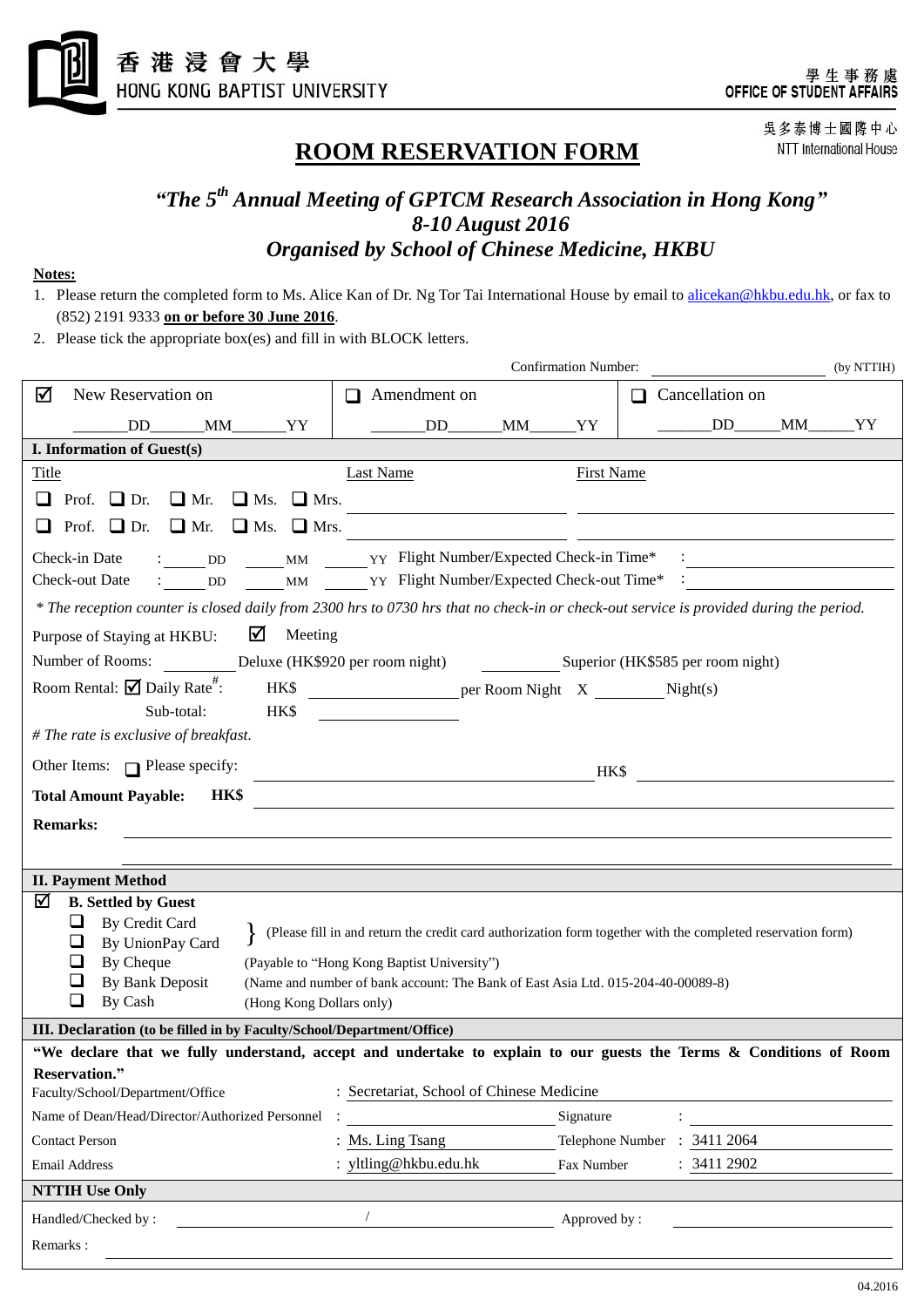

吳多泰博士國際中心 NTT International House

# **Terms and Conditions of Room Reservation**

#### **1. Making Room Reservation**

- 1.1 Reservation must be made by HKBU Faculty/School/Department/Office.
- 1.2 Request for room reservation shall be made by forwarding to Dr. Ng Tor Tai International House ("NTTIH") the duly signed Room Reservation Form which could be downloaded from the website of NTTIH.

#### **2. Confirmation of Room Reservation**

To confirm room reservation, NTTIH will fax or email to the Faculty/School/Department/Office concerned the Room Reservation Form with confirmation number.

#### **3. Notice Period Required for Amendment of Details of Room Reservation**

- 3.1 Request for cancellation of room reservation, reduction of number of rooms or change of period of stay shall only be accepted if a written request is received:
	- 3.1.1 30 days prior to the original arrival schedule for booking of 1 to 3 rooms.
	- 3.1.2 45 days prior to the original arrival schedule for booking of 4 to 7 rooms.
	- 3.1.3 60 days prior to the original arrival schedule for booking of 8 to 20 rooms.
	- 3.1.4 75 days prior to the original arrival schedule for booking of 21 rooms or above.
- 3.2 Request for change of period of stay shall also be subject to room availability at time of request.

#### **4. Payment of Room Rental**

- 4.1 If no written request is received before the required period of notification as stated in Clause 3 above, NTTIH shall assume no further amendment to the room reservation is needed.
- 4.2 Full payment of room rental shall be settled upon completion of the required period of notification as stated in Clause 3.
- 4.3 Under any circumstances, all paid room rentals are neither refundable nor transferable.

#### **5. Check-in & Check-out Arrangements**

- 5.1 The earliest check-in time is 1400 hours while the latest check-out time is 1200 noon.
- 5.2 Subject to room availability, surcharge on early check-in / late check-out will be:
	- 5.2.1 Full day rental for check-in before 1400 hours;
	- 5.2.2 Half day rental for check-out after 1200 noon and before 1800 hours; and full day rental for check-out after 1800 hours.
- 5.3 The reception counter is closed daily from 2300 hours to 0730 hours that no check-in or check-out service is provided during the period.
- 5.4 A deposit at HK\$300, which is refundable at time of check-out, shall be collected upon check-in.

#### **6. Other charges**

Request for extra bed will be charged at HK\$300 per bed per night.

### **7. NTTIH management reserves the right to revise these terms and conditions without prior notice.**